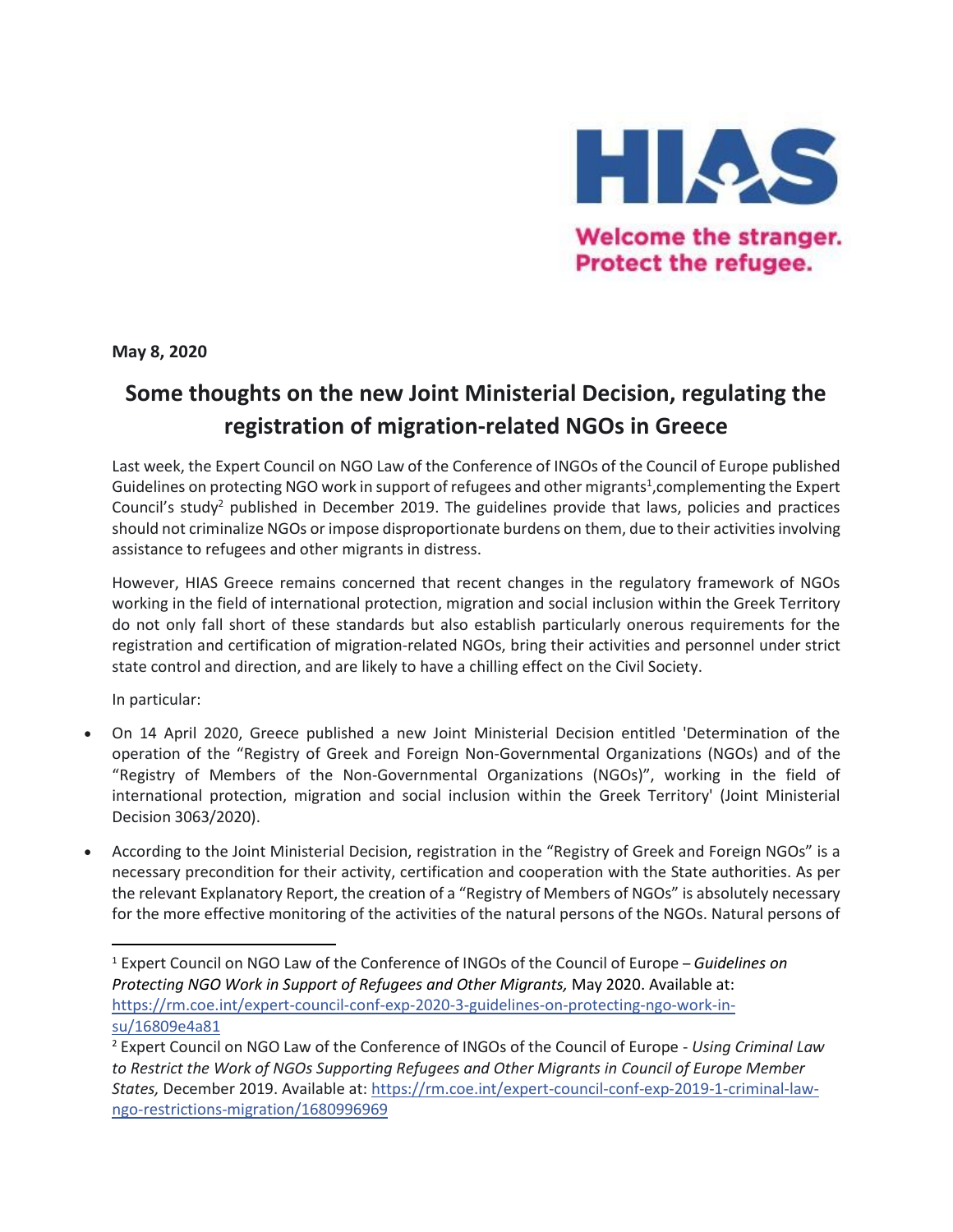NGOs are defined as members, employees, paid associates or volunteers of NGOs who operate on behalf of NGOs in the Appeals Authority, Reception and Identifications Centres, Regional Asylum Offices and other accommodation facilities operated under accommodations schemes under the responsibility of the Ministry of Migration and Asylum, as well as in any other facility which may be established by the Ministry of Migration and Asylum.

- The Common Ministerial Decision at issue only concerns organizations involved in "International Protection", "Migration" and "Social integration" and, hence, discriminates among NGOs based on their activities.
- The relevant legislative framework, despite interfering with the freedom of association, was not adopted through a participatory process and consultation with the NGOs concerned *[see also Principles 8 and 9 of the OSCE/ODIHR and Venice Commission Joint Guidelines on Freedom of Association<sup>3</sup> , ('Joint Guidelines') and CoE, Legal status of non-governmental organisations in Europe, Recommendation CM/Rec (2007)<sup>4</sup> 14 and explanatory memorandum<sup>5</sup> , Paras. 76-77 ['Recommendation 2007(14')].*
- Only organizations with a legal personality can be included in the Registry. The registration requirements under the new framework are particularly burdensome and include, for instance, annual and detailed project reports of activities of the last two years which, as a minimum, must refer to the operation of facilities type/ title/ number of beneficiaries/ cost of operation, services provided in accommodation facilities, , actions undertaken by the entity in the previous two years, number of activities implemented per category of action/ titles of these activities, beneficiaries, cooperation with agencies, current interventions *[see also Principle 2 of the Joint Guidelines].*
- The registration requirements include reports of activities and tax declarations of the past two years, excluding, thus, newly founded organizations.
- NGOs that have already submitted an application for inclusion in the pre-existing Registry under the former legal regime will have to reapply within a time-limit of 2 months, starting from the publication of the Joint Ministerial Decision. Organizations that were already included in the pre-existing Registry must also reapply within 2 months for inclusion in the new Registry, otherwise they will be removed from the Registry *[see also para. 165 of the Joint Guidelines as per which "(f)inally, re-registration should not automatically be required following changes to legislation on associations. Renewals of registration may be required in exceptional cases where significant and fundamental changes are to take effect. In such cases, the competent authorities should first notify the respective association of the need to re-register, and should provide them with a sufficient transitional period to enable the associations to comply with the*

l

<sup>3</sup> European Commission for Democracy Through Law (Venice Commission); OSCE/ODIHR – *Joint Guidelines on Freedom of Association*, adopted on 12-13 December 2014. Available at: [https://www.venice.coe.int/webforms/documents/default.aspx?pdffile=CDL-AD\(2014\)046-e](https://l.facebook.com/l.php?u=https%3A%2F%2Fwww.venice.coe.int%2Fwebforms%2Fdocuments%2Fdefault.aspx%3Fpdffile%3DCDL-AD%25282014%2529046-e%26fbclid%3DIwAR1NyANbr5jzJ0EiV59mWag77dKwJxuR3nU19m7fyzl4K0U-kEsSna_upIs&h=AT0AeI8ig359w2-3EMCRYGpCyZQh3uZJKKO7JiAGw3vgtjvGUK6EYE1XnS7tNK8SnXqkSALSQZTlDIV3HEyLby1wUdileJU07-bTdvaf5Ky6DRO3Cp7YPPVkk-AaepNXJZWabA)

<sup>4</sup> Recommendation CM/Rec (2007)14 of the Committee of Ministers to member states on the legal status of non-governmental organisations in Europe, 10 October 2007. Available at: [https://search.coe.int/cm/Pages/result\\_details.aspx?ObjectID=09000016805d534d](https://search.coe.int/cm/Pages/result_details.aspx?ObjectID=09000016805d534d&fbclid=IwAR2G-d655KahrSOkmtXkpPej9auekkrluJ0Xp3Jja68aD9EElWWpqO91HHk)

<sup>&</sup>lt;sup>5</sup> Explanatory Memorandum to Recommendation CM/Rec (2007) 14 of the Committee of Ministers to member states on the Legal Status of Non-Governmental Organisations in Europe. Available at: [https://www.statewatch.org/news/2016/feb/coe-rec-ngos-explanatory-memo.pdf](https://www.statewatch.org/news/2016/feb/coe-rec-ngos-explanatory-memo.pdf?fbclid=IwAR2icYjSbb_0-9IbPSOOSWyXwV5N7igd2q0_moqEfUQnPsnG9yLFTjq3TM8)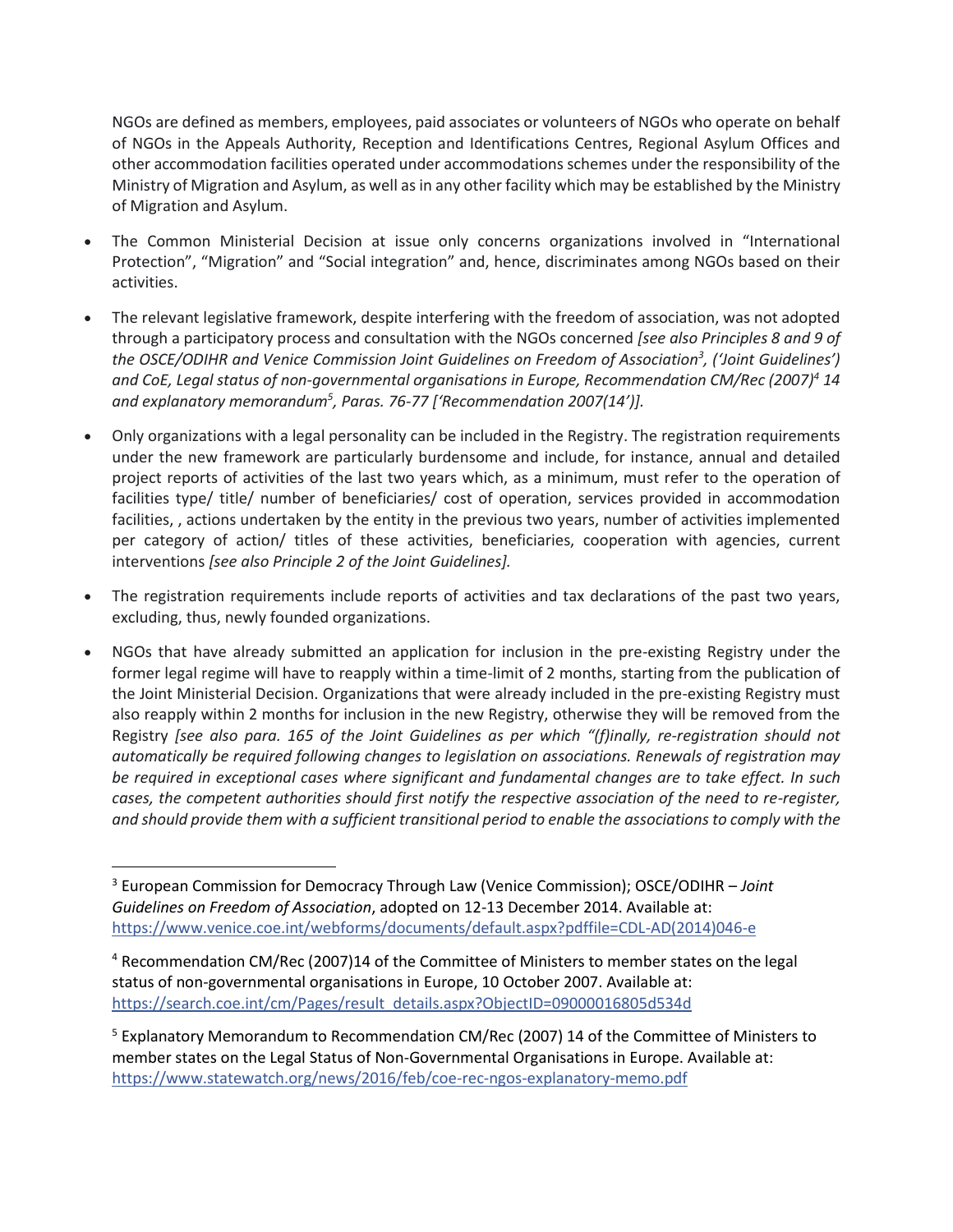*new requirements. In any case, even if they do not re-register, the associations should be able to continue to operate without being considered unlawful"].*

- In any case, the "Special Secretary of Coordination of the Involved Institutions" reserves the right to verify submitted information with all the competent state authorities as well as the right, in assessing all the above, **together with elements that concern the actions of these institutions, and at his/her discretion,** to reject the applicant's registration application. Hence, the registration procedure is subject to an excessively wide margin of administrative discretion and does not meet the condition of "foreseeability" of the law as required by Art. 11 of the ECHR and the relevant jurisprudence of the ECtHR *[see also Principle 9 of the Joint Guidelines and ECtHR, Hasan and Chausch v. Bulgaria<sup>6</sup> [GC] §84, where the Court found that "(i)n matters affecting fundamental rights it would be contrary to the rule of law, one of the basic principles of a democratic society enshrined in the Convention, for a legal discretion granted to the executive to be expressed in terms of an unfettered power. Consequently, the law must indicate with sufficient clarity the scope of any such discretion conferred on the competent authorities and the manner of its exercise". Similarly, in Koretskyy and Others v. Ukraine, the Court considered that the provisions of the domestic law regulating the registration of associations were too vague to be sufficiently "foreseeable" and granted an excessively wide margin of discretion to the authorities to decide whether a particular association could be registered (§48)].*
- The certification of the registered NGOs is a prerequisite in order 1) to be able to operate in the Registration and Identification Centers and other accommodation facilities for asylum seekers as well as in the Regional Asylum Offices, 2) to access national, EU and other funds for the provision of material reception conditions and 3) to receive funding from the Ministry of Immigration and Asylum from the National Budget for the implementation of actions of a Social and Humanitarian nature as well as Social Integration and International Protection activities. The criteria for the certification are: implementation and effectiveness of actions, economic efficiency and stability, quality (as proven by a quality management system, ISO EN 9001certification, external quality assessment reports), administrative - organizational capacity, logistical infrastructure and accountability (website, where the NGO will publish at least its Statute, the names of the members of its Board and of the holders of positions of responsibility, annual balance sheets by certified auditors, channels of communication with its members, subscribers and sponsors and annual action reports*) [see also para. 68 of the Report of the Special Rapporteur on the rights to freedom of peaceful assembly and of association, Maina Kiai, A/HRC/20/27, as per which "(a)ny associations, both registered or unregistered, should have the right to seek and secure funding and resources from domestic, foreign, and international entities, including individuals, businesses, civil society organizations, Governments and international organizations"].*
- Similarly, certified, under this Joint Ministerial Decision, NGOs are required to register, within three months, the natural persons who are members, employees, paid associates or volunteers and operate on their behalf in the Registration and Identification Centers and other accommodation facilities for asylum seekers as well as in the Regional Asylum Offices. For the registration in the "Registry of Members of the NGOs", it is necessary for the natural persons not to have been convicted with a final conviction for any criminal offense (with the exception of traffic violations) and to submit the following information: identity or passport details, Tax ID, social security number, competent Tax Office, professional activity and seat, permanent address in Greece, telephone number and e-mail address, copy of their criminal record, a

 $\overline{\phantom{a}}$ 

<sup>&</sup>lt;sup>6</sup> ECtHR, Hasan and Chaush v. Bulgaria, App. No. 30985/96, 26 October 2000. Available at: [http://hudoc.echr.coe.int/sites/eng/pages/search.aspx?i=001-58921](http://hudoc.echr.coe.int/sites/eng/pages/search.aspx?i=001-58921&fbclid=IwAR1fUyLWWMl8t4Or-C3YOw8m_yk9tZbuCECcQ791OTExy9myA9KqJ6VOjwo)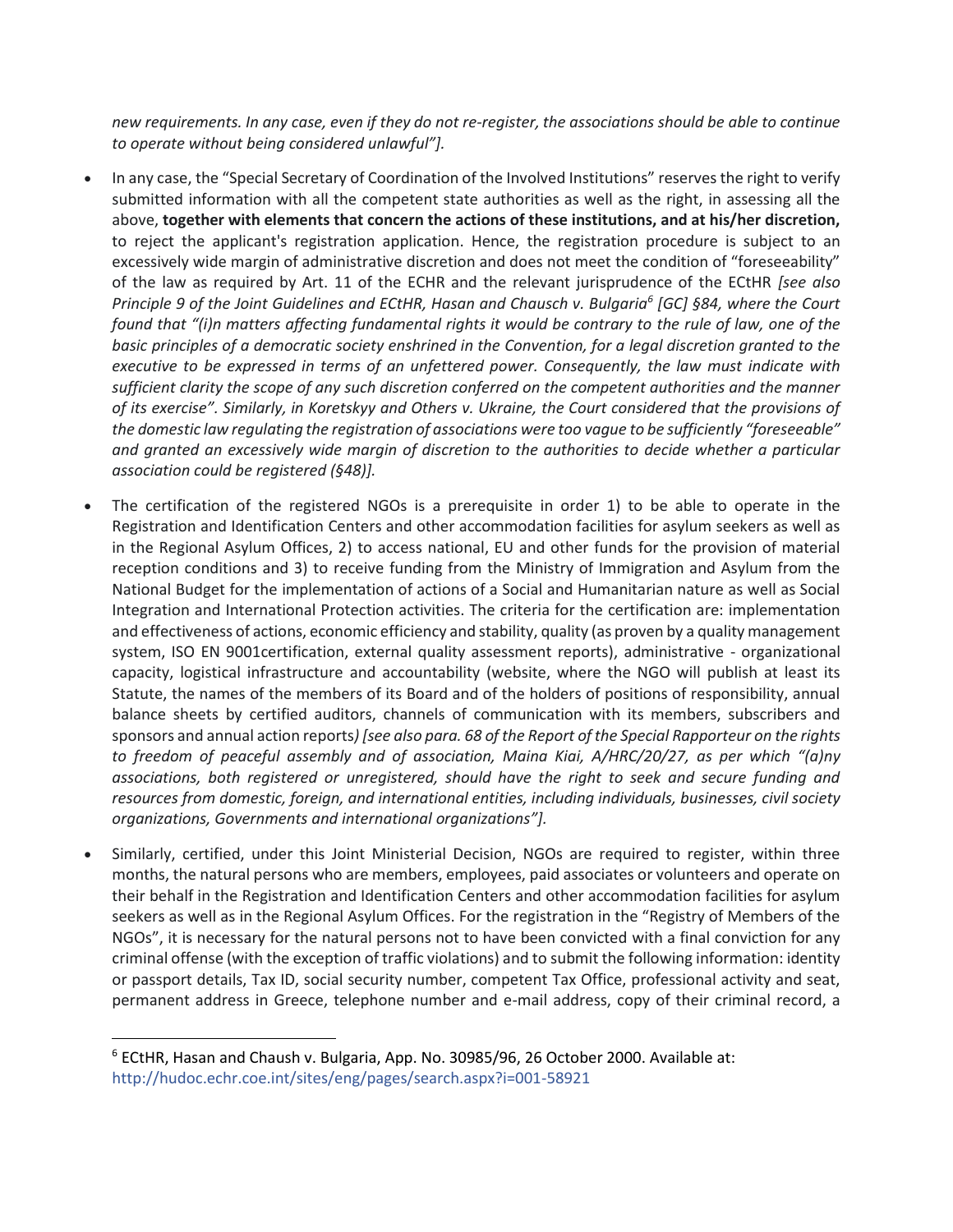solemn declaration that they have not been sentenced by a final judgment for any criminal offense, a solemn declaration regarding any discharge or acquittal or permanent termination of any criminal prosecution against them, their CV and their employment contract or agreement for voluntary work. In case of foreign documents, these must be duly certified and translated to Greek. Any change in the aforementioned information must be communicated by the NGOs to the competent authorities within 24 hours. **Not only do these provisions establish particularly onerous requirements for the NGOs and their natural persons but also constitute disproportionate interference with the right to privacy and the right of the associations to be free from state interference. To be also noted that, under Greek law, the presumption of innocence can only be reversed when there is an "irrevocable conviction" by a court of law, not just a "final" one.**

- The above is exacerbated by the fact that, similarly to the procedure for the registration of NGOs, the Special Secretary of Coordination of Involved Institutions in any case reserves the right to verify submitted information with all the competent state authorities as well as **the right, in assessing all the above, together with elements that relate to the personality and action so far of the applicants, and at his/her discretion, to reject the registration of the natural person.** Hence, this provision confers unfettered discretion to the administrative authorities and does not meet the condition of "foreseeability" of the law, while, at the same time, no legal remedy is provided in the Joint Ministerial Decision against the decision of the Special Secretary to reject the registration of the natural person. Further, it constitutes a violation of the organization's right to be free from state interference and could also lead to a violation of the right to privacy and of the right to freedom of expression.
- NGOs and natural persons of NGOs will be removed from the Registry of NGOs and the Registry of Members of NGOs respectively, if among others, they are involved in "illegal acts", as evidenced by a final conviction or demonstrated by a "document of the competent public authority" or if found that the implementation of the project that they have undertaken is "poor", as evidenced by a "relevant document of the competent, for every case, administrative authority". Again, the wording of these provisions lends itself to a broad interpretation, thus granting excessive discretion to the administrative authorities as to the removal of NGOs and natural persons of NGOs from the respective Registries. "Illegal acts" is an overly broad term, which could be understood as encompassing administrative irregularities and minor offenses, such as traffic violations or breaches of the anti-smoking legislation. Furthermore, it is unclear what the "document of the competent public authority" refers to. All in all, the aforementioned provisions are also incompatible with the presumption of innocence which, under Greek law, can only be reversed when there is an "irrevocable conviction" by a court of law, not just a "final" one. Finally, the removal from the Registries of an NGO/natural person of an NGO due to the "poor implementation" of the project, as evidenced by a "relevant document of the competent, for every case, administrative authority" would also violate the organization's right to be "independent and free from undue interference of the state or of other external actors". *[See also para. 215 of the Joint Guidelines also providing that "(a)n association is not independent if decisions over its activities and operations are taken by anyone other than the members of the association or an internal governing body, as designated by the members. […] (A)n association is not considered independent in cases where the government has a wide discretion to, directly or indirectly, influence the decision-making processes of its managers and members, thereby rendering decisions on the establishment of the association, its activities and operations, the appointment of its management or on changes to its by-laws" and Paragraph 6 of the Recommendation 2007(14) providing that "(a)lthough subject to the law like everyone else, the freedom from direction by public authorities is essential to maintain the "non-governmental" nature of NGOs. This freedom should extend not only to the decision to establish an NGO and the choice of its objectives but also to the way it is*